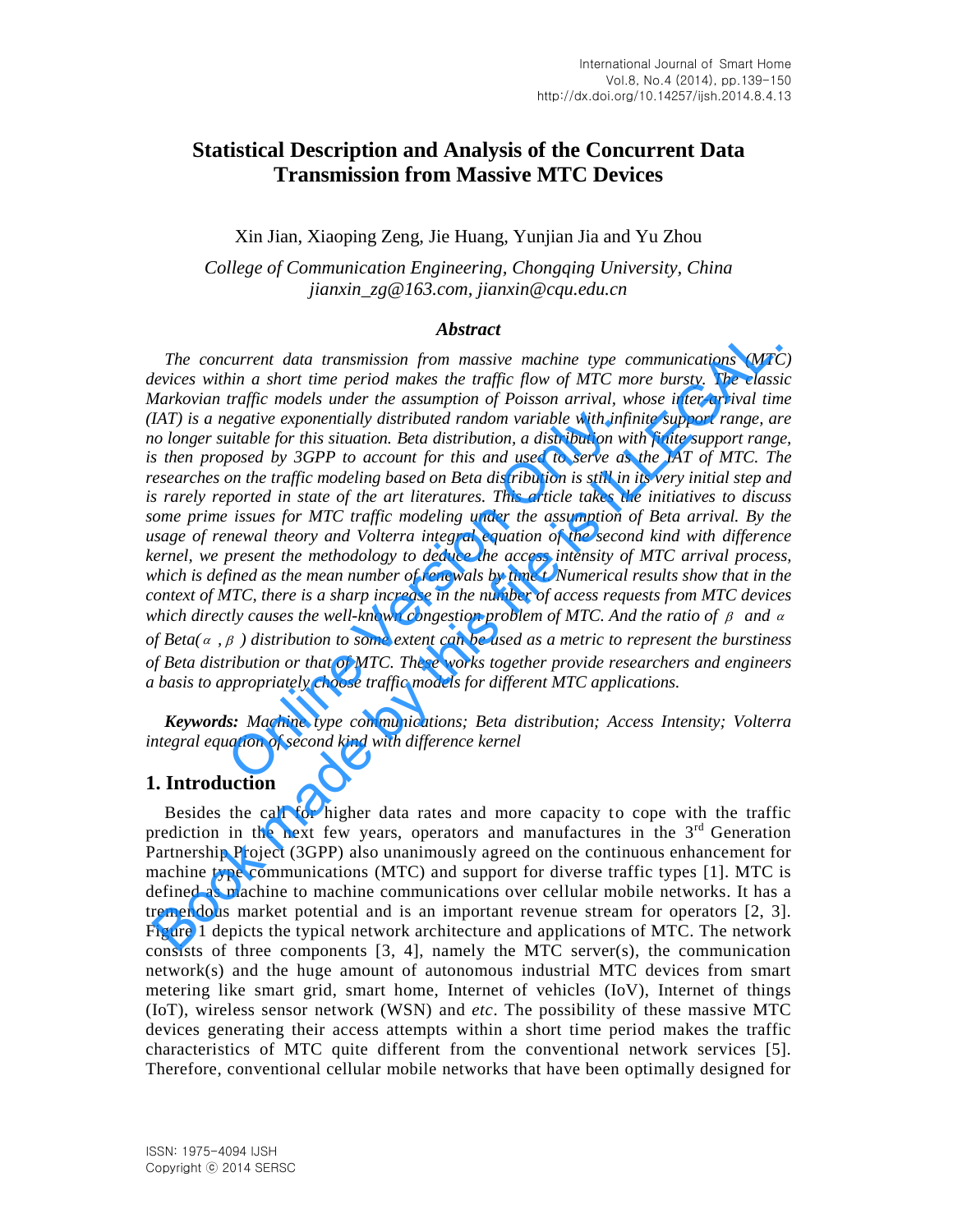Human to Human (H2H) communications should be developed to accommodate these new challenges and guarantee the quality of service (QoS) of both MTC and H2H communications.



**Figure 1. Typical Network Architecture and Application Scenarios of MTC** 

Prior to any technology enhancements for MTC, an appropriate traffic model enabling preliminary performance evaluation is of prime important. Classic Markovian traffic models under the assumption of Poisson arrival have been long-term used for stochastic traffic modeling in telecommunications [6]. These models include the simplest homogeneous Poisson process and the more complex compound Poisson process, such as the Markov arrival process and the Markov modulated Poisson process [6]. Compound Poisson process is a nature extension of homogeneous Poisson process. It assumes the arrival rate of Poisson process to be a random variable or random process rather than a constant. In recent publications, these models have been directly applied to MTC traffic modeling [7-10]. However, the concurrent data transmission from massive MTC devices within a short time period makes the arrival pattern more bursty and invalidates the Poisson assumption of these models. To capture this burstiness and evaluate the network performance under different access intensities, an appropriate statistical description of this burstiness should be concerned. As a major involver, 3GPP proposes two reference traffic models, in which the inter-arrival time (IAT) of MTC is assumed to follow uniform distribution or Beta distribution, respectively [11]. These two distributions correspond to two realistic scenarios when MTC devices access to the network in non-synchronized or synchronized manner. Uniform distribution is a special case of Beta distribution. Beta distribution is a distribution with two shape parameters and limited support range which has the flexibility to model a lot of MTC devices starting their access within a short time period. However, unlike the full understood Markovian traffic models, the researches on the traffic modeling based on Beta distribution is still in its very initial step and is rarely reported in state of the art literatures. THE TRIST CONSIDERATION CONTINUES TO THE TRIST CONSIDERATION CONSIDERATION CONSIDERATION CONSIDERATION CONSIDERATION CONSIDERATION CONSIDERATION CONSIDERATION CONSIDERATION CONSIDERATION CONSIDERATION CONSIDERATION CONSIDE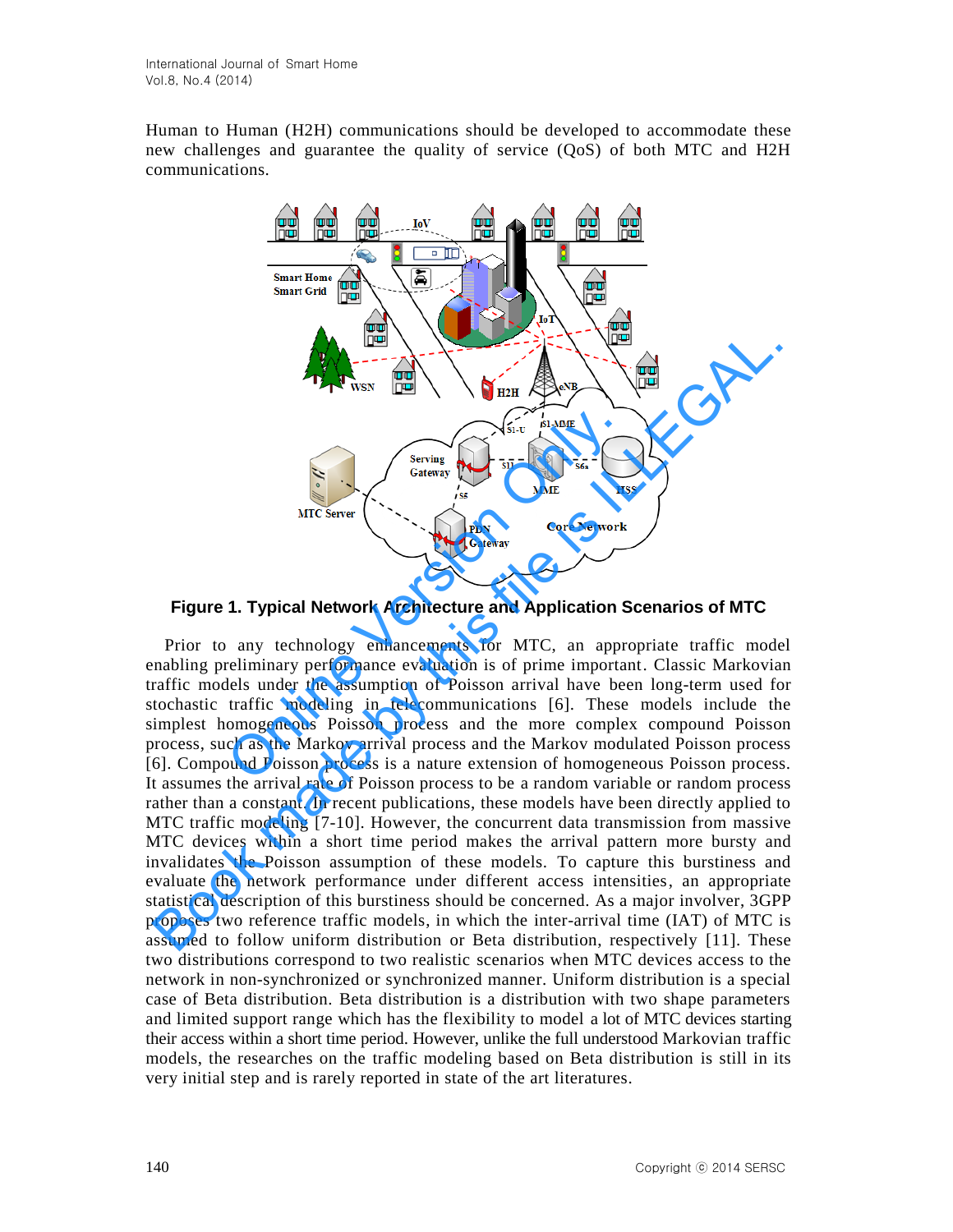In this paper, we take the initiatives to discuss some prime issues for MTC traffic modeling under the assumption of Beta arrival. In Chapter 2, we briefly introduce the typical traffic characteristics of MTC and the reason why Beta distribution is more suitable for MTC. Then by the usage of renewal theory and Volterra integral equation of the second kind with difference kernel, in Chapter 3, we provide the methodology to deduce the access intensity of MTC arrival process which is defined as the number of renewals by time *t.* Numerical results in Chapter 4 show that in the context of MTC, there is a sharp increase in the number of access requests from MTC devices which directly causes the well-known congestion problem of MTC that has been reported in [3, 5, 11]. These works provide researchers and engineers a basis to appropriately choose traffic models for different MTC applications.

# **2. Typical Traffic Characteristics of MTC and Beta Distribution**

In the context of MTC, the service data to be communicated have been preprogrammed inside the MTC device and MTC server before the service is deployed. So compared with H2H communications, MTC services have less randomness. The sessions are always triggered by predefined time or events [10], as shown in Figure 2, in which  $T$  is the predefined communication period that depends on specific applications and  $T_1, T_2, \ldots$  are the inter-arrival time of random events triggering the MTC access requests or data transmission.



**Figure 2. (a) Periodically Initiated Sessions; (b) Randomly Initiated Sessions** 

Usually, the average session length  $t$  is quite smaller than  $T$  or  $T_1, T_2, \dots$ , that is,  $t = T$  or  $T_1, T_2, \dots$ . When massive MTC devices generate their access attempts within such a short time period, it would make the arrival pattern more bursty. As the interarrival time of Poisson process is a negatively exponential distributed random variable which has infinite support range, it is no longer suitable for this situation. Thus 3GPP suggests a distribution with finite support range, namely Beta distribution, to capture this traffic characteristic of MTC. The [probability density function](http://en.wikipedia.org/wiki/Probability_density_function) (PDF) of Beta distribution, for  $0 \le t \le \tau$  and shape parameters  $\alpha > 0$  and  $\beta > 0$ , is a [power function](http://en.wikipedia.org/wiki/Power_function) of the variable  $t$  and of its [reflection](http://en.wikipedia.org/wiki/Reflection_formula)  $(1-t)$ , that is [11]

$$
f(t) = \frac{\Gamma(\alpha + \beta)}{\Gamma(\alpha)\Gamma(\beta)} \frac{t^{\alpha - 1}(\tau - t)^{\beta - 1}}{\tau^{\alpha + \beta - 1}}
$$
(1)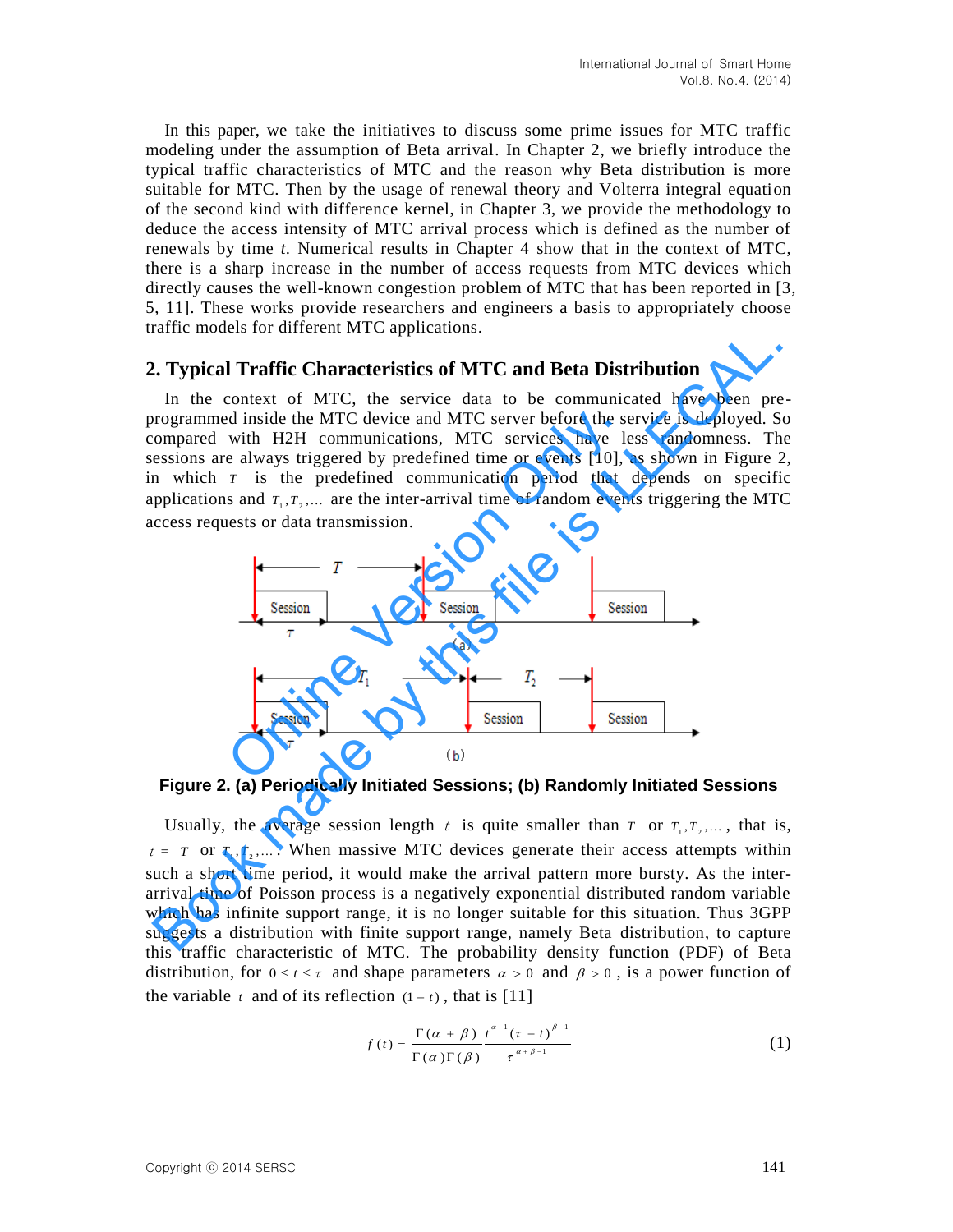where  $\Gamma(\bar{C})$  is the Gama function. As any spreading time  $\tau$  can be normalized to unit one with the scale operation  $y = x / \tau$ , thus in the rest of this paper, the spreading time  $\tau$  of Beta distribution is assumed to be unit one. When  $\tau = 1$ , the mean and variance are [12]

$$
E[t] = \frac{\alpha}{\alpha + \beta}, \quad \text{var}[t] = \frac{\alpha \beta}{\left(\alpha + \beta\right)^2 \left(\alpha + \beta + 1\right)}\tag{2}
$$

The mean of Beta distribution is a monotonous rising function of  $\alpha$  and a monotonous decreasing function of  $\beta$ . The variance of Beta distribution is a monotonous decreasing function of  $\alpha$  and  $\beta$ .

The PDFs of the negative exponential distribution and the Beta distribution are illustrated in Figure 3. The main differences are:

- 1) Beta distribution is a distribution with limited support range which is able to model a lot of MTC devices starting their access within a short time period, while exponential distribution extends itself to infinite range which is incapable of this.
- 2) Beta distribution is a concave function with a maximum within the support range (for shape parameters larger than one). This implies most of MTC devices would gather around at the mode (maximum value) of the PDF to transmit and behaves in a synchronized manner. While exponential distribution has no meaningful mode, it tends to distribute the access devices more evenly in the infinite time range. Therefore, to some extent, Beta distribution captures the burstiness of MTC and can be used to model the inter-arrival time of MTC within one session. el a lot of MTC devices starting their access within a sh<br>nential distribution extends itself to infinite range which<br>distribution is a concave function with a maximum with<br>shape parameters larger than one). This implies m

So far, the missing link is the validation of this work by measurements. When the field test results are available, the method proposed by Karl Pearson can be used to estimate the shape parameters of Beta distribution with sample mean and sample variance or higher moments [13].



**Figure 3. PDFs of Exponential Distribution and Beta Distribution**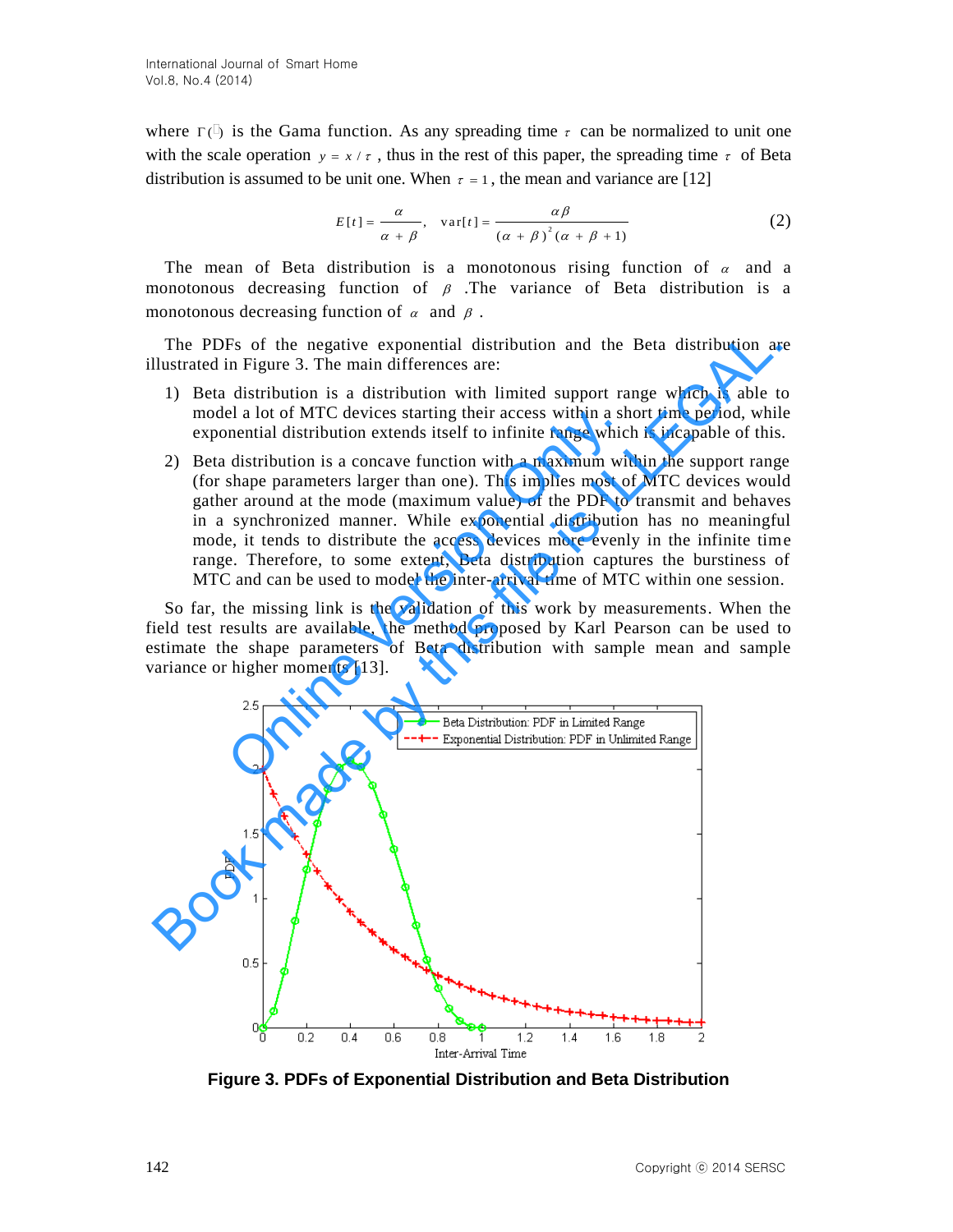### **3. Access Intensity of the Arrival Process**

When the IAT of MTC follows Beta distribution, it is necessary to present the main features of the arrival process under this assumption. In this chapter, by the usage of renewal theory and Volterra integral equation of the second kind with difference kernel, we evaluate the access intensity of the arrival process, which is defined as the mean number of renewals by time *t* .

#### **3.1. Theoretical Analysis**

If the sequence of nonnegative random variables  $X_1, X_2, \ldots$  is independent and identically distributed with a PDF  $f(t)$ , then the counting process  $N(t)$ ,  $t \ge 0$  is said to be a renewal process. Poisson process is a special case of renewal process where  $f(t)$ is exponentially distributed. In the context of MTC,  $f(t)$  equals Beta distribution. In renewal theory,  $N(t)$  represents the number of renewals by time  $t$ . When used in telecommunications, it represents the number of access requests of customers by time *t* , which can be defined as the access intensity of the arrival process.

Theoretically, the distribution of  $N(t)$  can be obtained. But as it involves n-fold convolution of  $f(t)$  with itself, it is always impossible to calculate analytically expect for some special cases. Therefore, we compromise to evaluate the mean value of  $N(t)$ . Let  $m(t) = E[N(t)]$ , it can be shown that there is a one to one correspondence between the IAT distribution  $f(t)$  and  $m(t)$ , that is [14]

$$
m(t) - \int_0^t f(t - x) m(x) dx = F(t)
$$
 (3)

This is the well-known renewal equation [14]. It is the Volterra integral equation of the second kind with difference kernel [15]. The general solution process for Volterra integral equation of the second kind with difference kernel can be realized in the transform domain [15]. Firstly, applying the Laplace transform to Equation (3) and taking into account the fact that by the convolution theorem the integral with kernel depending on the difference of the arguments is transformed into the product  $f(s)m(s)$ , we arrive at the following equation being the interest in the multiple of reliests of the arguments of the defined as the access intensity of the arrival process.<br>cally, the distribution of  $N(t)$  can be obtained. But n of  $f(t)$  with itself, it is always imp dentically distributed with a PDF  $f(t)$ , then the counting process  $N(t)$ ,  $t \ge 0$  is said to<br>
e a renowal process. Poison process is a special case of renewal spotes where  $f(t)$ <br>
enewal theory,  $N(t)$  represents the number

$$
m(s) = F(s) + f(s)m(s)
$$
 (4)

in which  $m(s)$ ,  $F(s)$  and  $f(s)$  are the Laplace transform of  $m(t)$ ,  $F(t)$  and  $f(t)$ , respectively. Then,  $m(s)$  is given by

$$
m(s) = \frac{F(s)}{1 - f(s)}\tag{5}
$$

As the right-hand function  $F(t)$  is the integral of the kernel  $f(t)$ , that is,

$$
F(t) = \int_0^t f(x) dx
$$
 (6)

According to the property of Laplace transform,  $F(s) = f(s)/s$ . The solution of Equation (5) can further be simplified as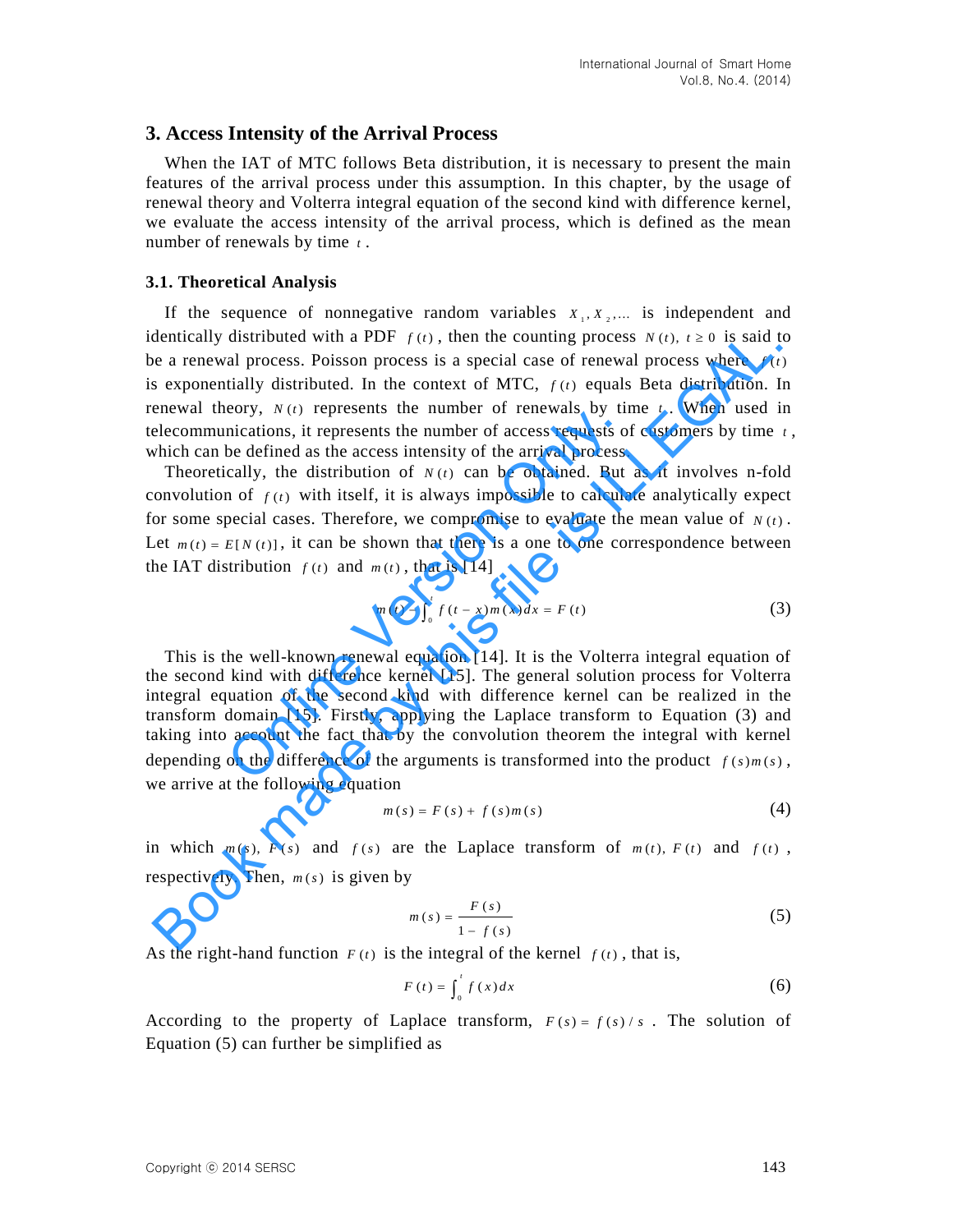$$
m(s) = \frac{f(s)}{s(1 - f(s))}
$$
\n<sup>(7)</sup>

Applying the Laplace inversion transform  $m(t)$  can be obtained.

#### **3.2. Moment Generation Function of Beta Distribution**

To solve Equation (7), the first and most important task is to give out the Laplace transform of Beta distribution. As we know, the moment generation function (MGF) of PDF is defined as [14]

$$
M(u) \circledcirc \int_{-\infty}^{\infty} e^{ux} f(x) dx \tag{8}
$$

Thus, the Laplace transform of PDF  $f(s) = M(-s)$ . So we only have to calculate the MGF of Beta distribution.

The MGF of Beta distribution with shape parameters  $\alpha$  and  $\beta$  is the confluent hyper-geometric function of first kind with parameters  $\alpha$  and  $\alpha + \beta$ , that is,  $_1 F_1(\alpha, \alpha + \beta, u)$ . [16] gives out its analytical expression. The work of deduction involves the following two propositions. or of Beta distribution with shape parameters  $\alpha$  and<br>netric function of first kind with parameters  $\alpha$ <br>netric function of first kind with parameters  $\alpha$ <br>netron 1 Suppositions.<br>**ion 1** Supposing *n* is a positive integ

**Proposition 1** Supposing *n* is a positive integer, the confluent hyper-geometric function of first kind with parameters  $a = 1$  and  $b = 1 + n$  can be represented as [16]

$$
{}_{1}F_{1}(1, n+1, u) = \frac{n!}{u^{n}} [e^{u} - \sum_{=0}^{n-1} \frac{u^{k}}{k!}]
$$
 (9)

**Proposition 2** (Derivative of  $F_1(a, b, u)$ ) [17]

$$
\frac{d}{du} {}_1F_1(a, b, u) = \frac{a}{b} {}_1F_1(a + 1, b + 1, u)
$$
\n(10)

With Equation (9) and (10), the MGF of Beta distribution with any integral parameters can be solved as follows [16]:

- 1) Let  $n = \beta$  and substitute it into Equation (9), we obtain  ${}_{1}F_{1}(1, \beta + 1, u)$ ;
- 2) Find the  $(\alpha 1)$  th order derivative of  $_1F_1(1, \beta + 1, u)$  and scale it with a constant resulting from Equation (10), we obtain  $_1F_1(\alpha, \alpha + \beta, u)$  that is the MGF of Beta distribution with shape parameters  $\alpha$  and  $\beta$ .

In Table 1, we give out the MGFs of Beta distributions with low orders which will be analyzed in the rest of this paper. Besides 3GPP proposals, to choose shape parameters of Beta distribution for specific MTC applications, Karl Pearson's estimation method based on field tests will be helpful. Substituting these MGFs of Beta distributions into Equation (7), the access intensity of MTC in S-domain  $m(s)$  can be obtained, then the  $m(t)$ . The Kinder transform of PDF  $f(s) = M(-s)$ . So we only have to calculate the<br>
HGF of Beta distribution.<br>
The MGF of Beta distribution with shape parameters  $\alpha$  and  $\beta$  is the confluer<br>
typer-geometric function of first kind

### **4. Numerical Analysis**

Though the analytical process to solve  $m(t)$  has been given, the inverse Laplace transform of Equation (7) is always impossible. We have to resort to numerical Laurent series expansion for approximation. To do this, we notice that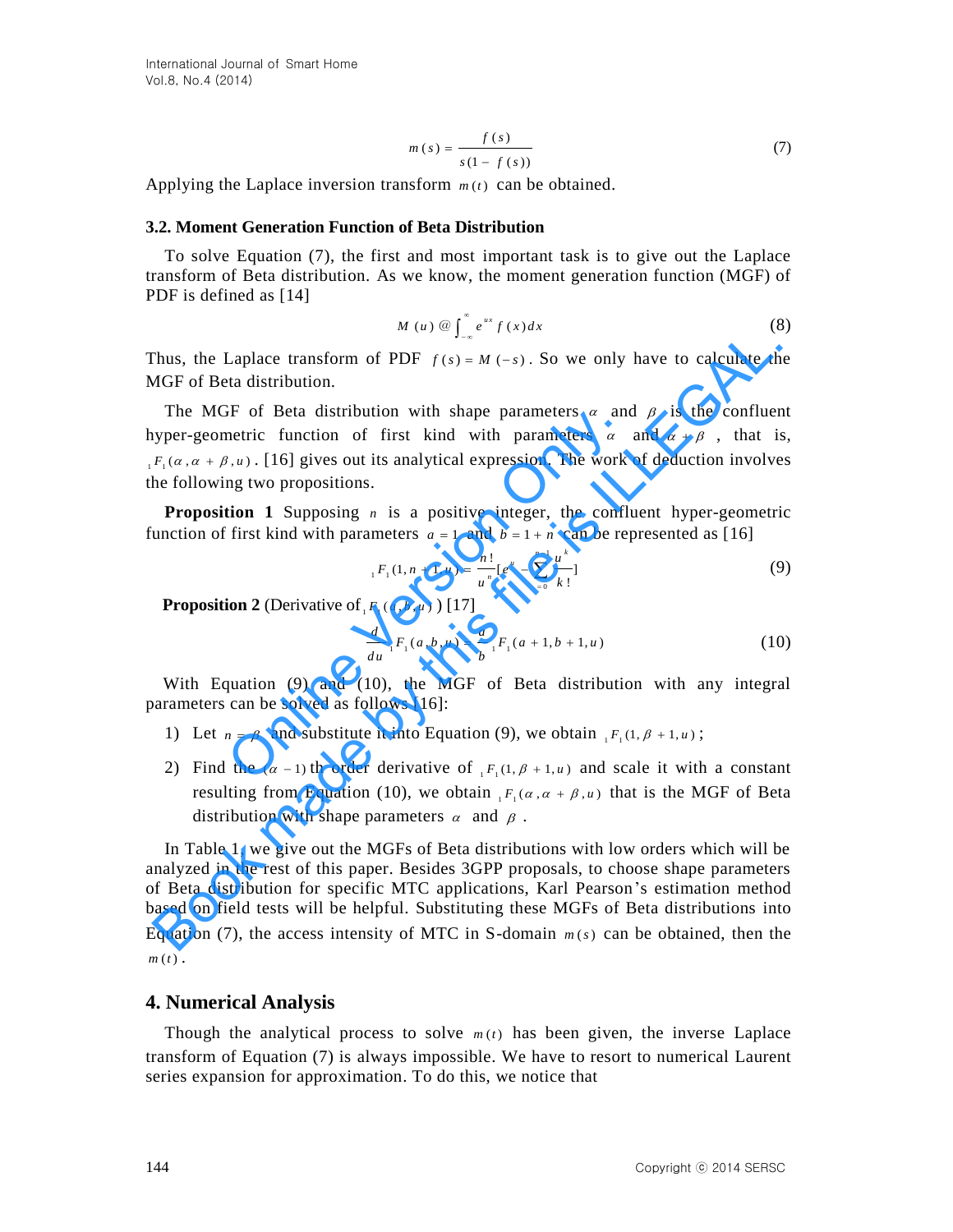$$
f(0) = M(0) = 1
$$
 (11)

| <b>Table 1. MGF of Low Order Beta Distributions</b> |                                                                                                                                                                                                                                                                                                                                                                                                                                           |                     |
|-----------------------------------------------------|-------------------------------------------------------------------------------------------------------------------------------------------------------------------------------------------------------------------------------------------------------------------------------------------------------------------------------------------------------------------------------------------------------------------------------------------|---------------------|
| Distribution                                        | <b>MGFs</b>                                                                                                                                                                                                                                                                                                                                                                                                                               | Remarks             |
| Beta(1, 1)                                          | $e^u-1$                                                                                                                                                                                                                                                                                                                                                                                                                                   |                     |
|                                                     | $\boldsymbol{\mathcal{U}}$                                                                                                                                                                                                                                                                                                                                                                                                                | 3GPP                |
| Beta(3, 4)                                          |                                                                                                                                                                                                                                                                                                                                                                                                                                           | proposals           |
|                                                     | $\frac{6!}{2} \frac{e^{u}(u^{2} - 8u + 20) - 20 - 12u - 3u^{2} - \frac{1}{3}u^{3}}{u^{6}}$                                                                                                                                                                                                                                                                                                                                                |                     |
| Beta(2, 2)                                          | $\frac{3!}{1} \frac{e^u (u - 2) + u + 2}{u^3}$                                                                                                                                                                                                                                                                                                                                                                                            |                     |
|                                                     |                                                                                                                                                                                                                                                                                                                                                                                                                                           | Other Beta          |
| Beta(3, 3)                                          | $\frac{5!}{2} \frac{e^u(u^2 - 6u + 12) - u^2 - 6u - 12}{u^5}$                                                                                                                                                                                                                                                                                                                                                                             | distributions       |
|                                                     |                                                                                                                                                                                                                                                                                                                                                                                                                                           | with low            |
| Beta(2, 3)                                          | $\frac{4!}{1} \frac{e^u (u - 3) + u^2 / 2 + 2u + 3}{u^4}$                                                                                                                                                                                                                                                                                                                                                                                 | order<br>parameters |
| Beta(3, 2)                                          | $\frac{4!}{2} \frac{e^u(u^2 - 4u + 6) - 2u - 6}{u^4}$                                                                                                                                                                                                                                                                                                                                                                                     |                     |
|                                                     | Figure 4 depicts the access intensity $m(t)$ of MTC with the Beta distributions o                                                                                                                                                                                                                                                                                                                                                         |                     |
|                                                     | 3GPP proposals, that is, $Beta(1,1)$ and $Beta(3,4)$ . It shows that:                                                                                                                                                                                                                                                                                                                                                                     |                     |
|                                                     | 1) If the arrival pattern is a Poisson arrival process, $m(t)$ is strictly linear with $\lambda$ a                                                                                                                                                                                                                                                                                                                                        |                     |
|                                                     | $m(t) = \lambda t$ . In Figure 4 and Figure 5, we normalized 1 to unit one.                                                                                                                                                                                                                                                                                                                                                               |                     |
|                                                     | 2) If the arrival pattern follows uniform distribution, $m(t)$ increases faster than that                                                                                                                                                                                                                                                                                                                                                 |                     |
| arrıval.                                            | of Poisson arrival. This implies the mean number of customers requesting service<br>within a time interval of uniform distribution will be greater than that of Poisson                                                                                                                                                                                                                                                                   |                     |
| range.                                              | 3) If the arrival pattern follows Beta(3,4), $m(t)$ increases faster than that of Poisson<br>arrival and uniform distribution. But at some time point, when the time interval is<br>less than that point, $m(t)$ is less than that of Poisson arrival and uniform<br>distribution. To some extent, this is because the cumulative density function of<br>Beta distribution is less than that of exponential distribution within this time |                     |
|                                                     | Figure 5 depicts the access intensity $m(t)$ of MTC with lower order Beta                                                                                                                                                                                                                                                                                                                                                                 |                     |
|                                                     | distributions in Table 1. Without loss of generality, it shows the general trend of $m(t)$<br>under different Beta distributions with acceptable calculation complexity. It shows that:                                                                                                                                                                                                                                                   |                     |

**Table 1. MGF of Low Order Beta Distributions** 

- 1) If the arrival pattern is a Poisson arrival process,  $m(t)$  is strictly linear with  $\lambda$  as  $m(t) = \lambda t$ . In Figure 4 and Figure 5, we normalized  $\lambda$  to unit one.
- 2) If the arrival pattern follows uniform distribution,  $m(t)$  increases faster than that of Poisson arrival. This implies the mean number of customers requesting service within a time interval of uniform distribution will be greater than that of Poisson arrival.
- 3) If the arrival pattern follows Beta $(3,4)$ ,  $m(t)$  increases faster than that of Poisson arrival and uniform distribution. But at some time point, when the time interval is less than that point,  $m(t)$  is less than that of Poisson arrival and uniform distribution. To some extent, this is because the cumulative density function of Beta distribution is less than that of exponential distribution within this time range.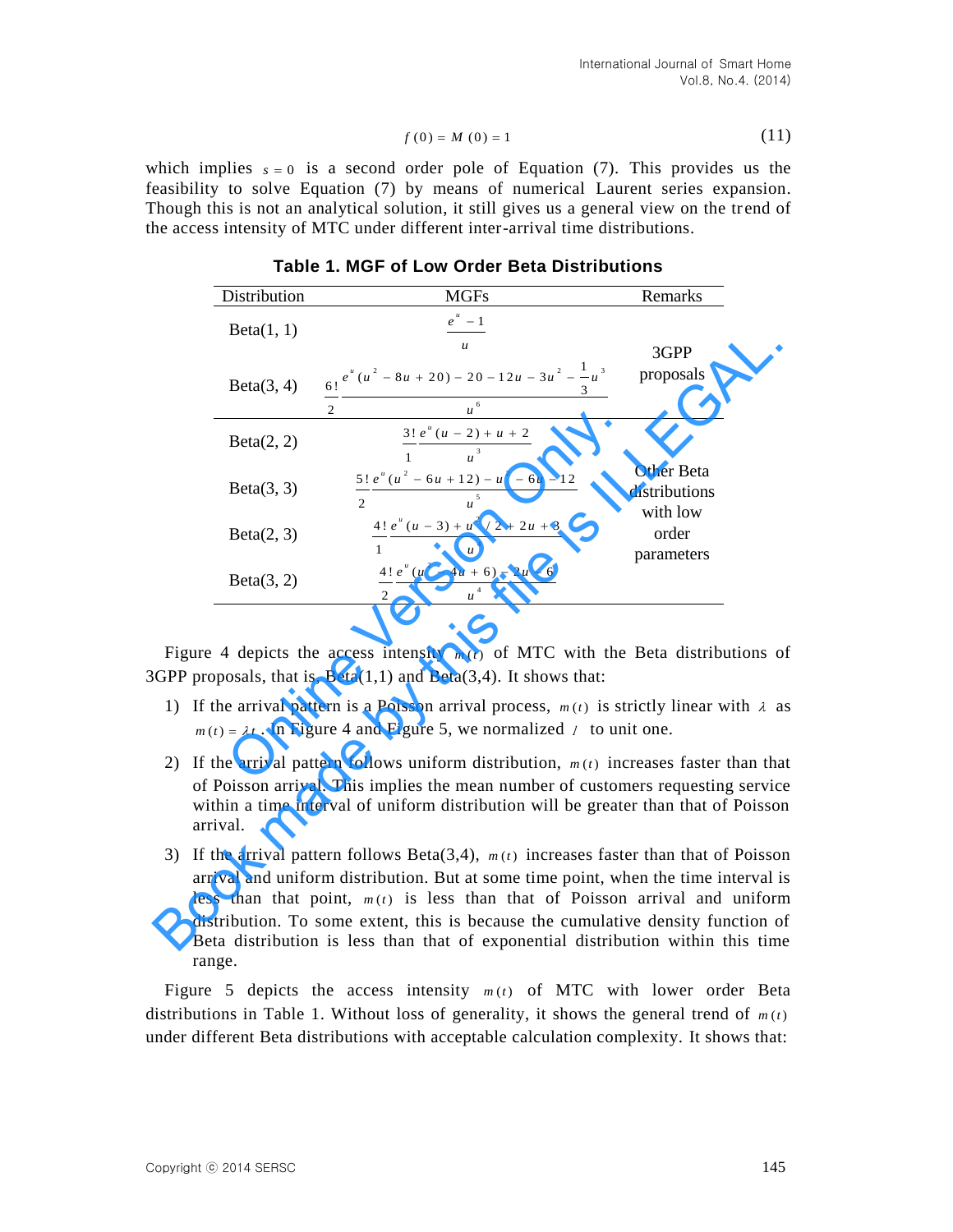- 1) The curves of  $m(t)$  of all Beta distributions, to some extent, follow the exponential increase trend and increase faster than that of Poisson arrival. But for the same reason mentioned above, at some point, they are less than that of Poisson arrival.
- 2) The curves of  $m(t)$  of Beta distributions with lower mean values are greater and increase faster than that of Beta distributions with larger mean values. To be more specific, the mean of Beta distribution with shape parameters  $\alpha$  and  $\beta$  is  $\alpha/(\alpha + \beta) = 1/(1 + \beta / \alpha)$ ,  $\beta / \alpha$  is greater, the mean is lower and then  $m(t)$  is greater. In Figure 5, the means of  $Beta(2,3)$ ,  $Beta(2,2)$ ,  $Beta(3,3)$  and  $Beta(3,2)$ are 0.4, 0.5, 0.5 and 0.6, respectively. It is easy to observe that their curves of  $m(t)$  are in a descending way which verify our inference. Thus, to some extent, the ratio of  $\beta$  and  $\alpha$  that is  $\beta / \alpha$  can be used to represent the burstiness of Beta distribution or that of MTC.
- 3) When Beta distributions have equal means, like  $Beta(2,2)$  and  $Beta(3,3)$ , larger value of  $\alpha$  and  $\beta$  makes  $m(t)$  smaller. This is caused by the reduction of the variance.

All these results unanimously show us that in the context of MTC, the number of access requests from MTC devices by *t* will be far greater than that of traditional H2H communications which is usually modeled by Poisson arrival. In practice, this implies increased access collisions in random access procedure and more congestion at the core network, which may seriously degrade the network performance. These conclusions lead to the well-known congestion problem caused by MTC and coincide with the reports in [3, 5].



**Figure 4. Access Intensity of MTC with Beta Distrbutions of 3GPP Proposals**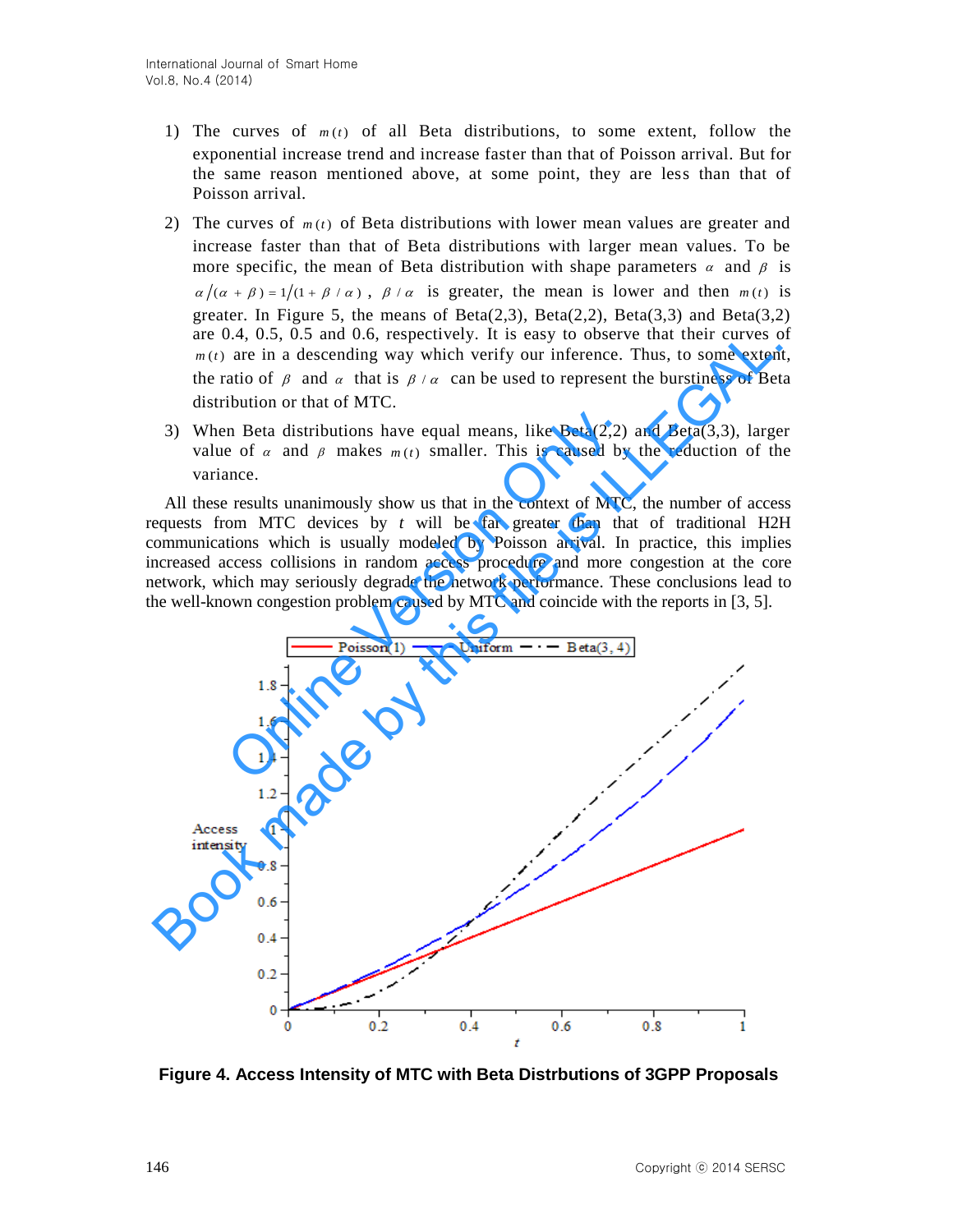

**Figure 5. Access Intensity of MTC with Low Order Beta Distributions**

# **5. Conclusions**

By the usage of renewal theory and Volterra integral equation of the second kind with difference kernel, we present the methodology to calculate the access intensity of MTC arrival process. Numerical results show that MTC applications will undoubtedly increase the access load of network. And the ratio of  $\beta$  and  $\alpha$  of Beta( $\alpha$ ,  $\beta$ ) distribution to some extent can be used to serve as the burstiness metric of Beta distribution or that of MTC applications.

# **Acknowledgements**

This work was supported by the National Natural Science Foundation of China (NSFC) under Grants 61171089. The authors would like to thank the anonymous referees whose insightful comments helped us to improve the presentation of the paper.

# **References**

- [1] 3GPP. Future Radio in 3GPP. 3GPP RAN Chairman workshop, **(2012)** June 11-12; Ljubljana, Slovenia.
- [2] 3GPP TR 36.888. Study on Provision of Low Cost MTC UEs Based on LTE. **(2012)** June.
- [3] Taleb, Tarik, and Andreas Kunz. Machine Type Communications in 3GPP Networks: Potential, Challenges, and Solutions. IEEE Communications Magazine, **(2012)** March Vol.50, No.3, pp. 178- 184.
- [4] Xin Jian, Xiaoping Zeng, Li Zhang, Mengru Li, Yuan He. Service Modeling and Traffic Analysis for Machine Type Communications. Journal of Beijing University of Posts and Telecommunications, **(2013)** June, Vol. 36, No. 3, pp. 74-78.
- [5] 3GPP TS 22.368. Service Requirements for Machine-Type Communications. **(2012)** February.
- [6] Oliver C. Ibe. Markov Process for Stochastic Modeling. Elsevier, London **(2008)**, pp. 105-148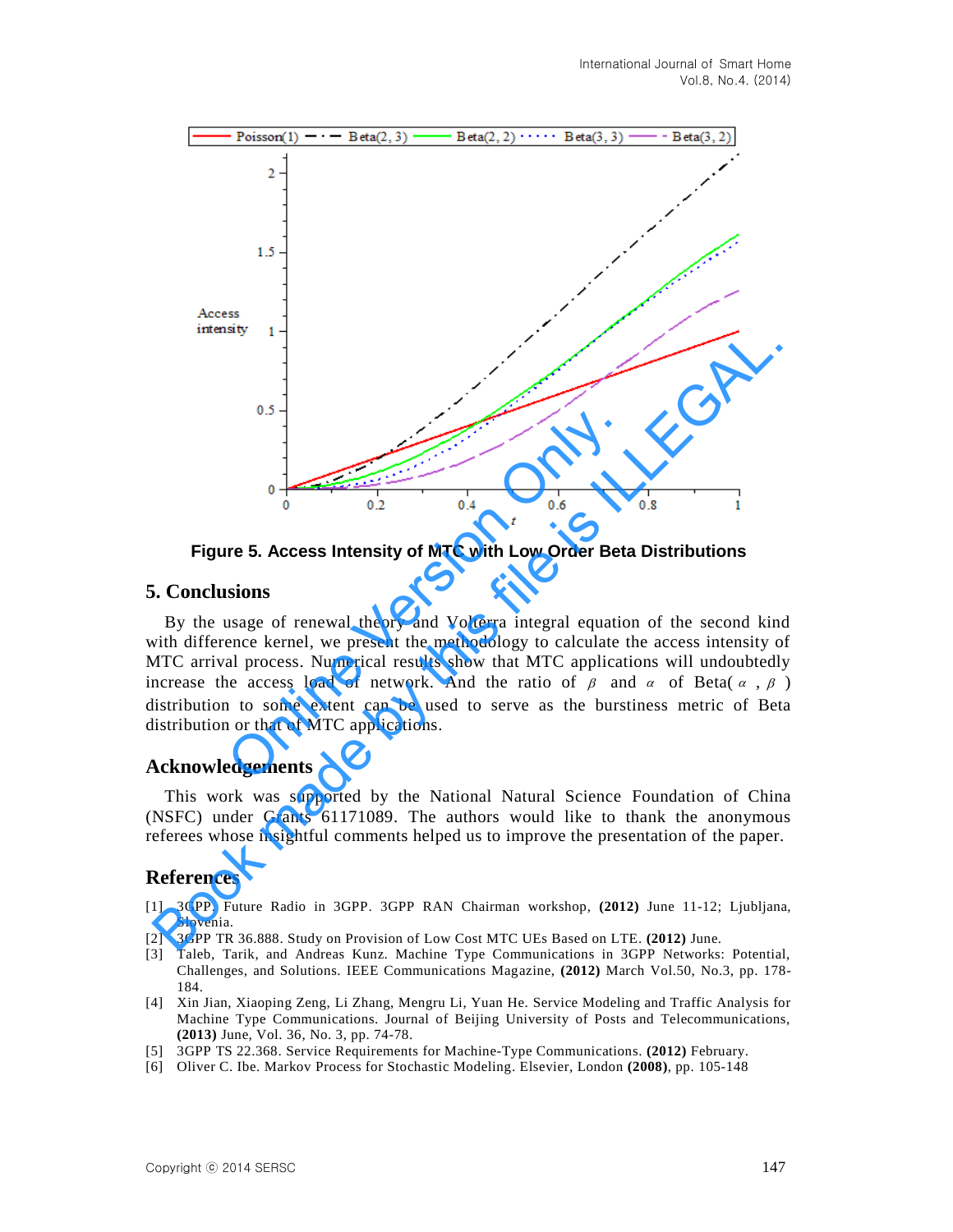- [7] Nikaein N, Laner M, Zhou K, et al. Simple Traffic Modeling Framework for Machine Type Communication. Proceedings of the Tenth International Symposium on Wireless Communication Systems, **(2013)** August 27-30, pp. 1-5.
- [8] Laner M, Svoboda P, Nikaein N, et al. Traffic Models for Machine Type Communications [C]. Proceedings of the Tenth International Symposium on Wireless Communication Systems, **(2013)**  August 27-30, pp. 6-10.
- [9] 3GPP R2-100204.Traffic model for M2M service. Huawei, **(2010)** July.
- [10] Wu H, Zhu C, La R J. FASA: Accelerated S-ALOHA using access history for event driven M2M communications. IEEE/ACM Transactions on Networking, **(2013)** December, Vol. 21, No. 6, pp.1- 14.
- [11] 3GPP TR 37.868. Study on RAN Improvements for Machine Type Communication. **(2011)**  September.
- [12] Georgii, Hans-Otto. Stochastics: Introduction to Probability and Statistics. Walter De Gruyter, Berlin **(2008)**, pp. 42-44.
- [13] Elderton, William Palin and Norman Lloyd Johnson. Systems of frequency curves. Cambridge University Press, London **(1969),** pp. 42-56.
- [14] Sheldon M.Ross. Introduction to Probabilty Models. Elsevier, London **(2010)**, pp. 497-568.
- [15] Polyanin, Andrei D., and Alexander V. Manzhirov. Handbook of integral equations. Chapman and Hall/CRC, London **(2008),** pp. 544-549.
- [16] Xin Jian, Xiaoping Zeng. Beta/M/1 Model for Machine Type Communication. IEEE Communications Letters, **(2013)** March, Vol. 17, No. 3, pp. 584-587.
- [17] Liu Shida, Liu Shishi. Special Funtion. China Meteorological Press, Beijing **(1988)**, pp. 537-551.

### **Authors**



**Xin Jian**, received his BEPHD degree from Chongqing University, Chongqing, China in 2014. He is currently a lecture at the College of Communication Engineering, Chongqing University, China. His current interests include statistical learning theory, computational mathematics, network information theory and the next generation mobile communication. C. London (2008), pp. 544-549.<br>
an, Xiaoping Zeng. Beta/M/1 Model for Machine Type<br>
incations Letters, (2013) March, Vol. 17, No. 3, pp. 584-587.<br>
an, Liu Shishi. Special Funtion. China Meteorological Press, Beijin<br> **Autho** 



**Xiaoping Zeng**, received the B.E., M.S., and Ph.D. degrees in Electrical Engineering from Chongqing University, Chongqing, China in 1982, 1987, and 1996, respectively. He is now a professor and Ph.D. supervisor at the College of Communication Engineering, Chongqing University, China. His research interests include aeronautical information network, communication signal processing and biomedical signal processing. Berlin (2008), p., 42-4,<br>
Berlin and Norman Lloyd Johnson. Systems of frequency curves. Cambridge<br>13) Elderton, William Palin and Norman Lloyd Johnson. Systems of frequency curves. Cambridge<br>14) Evolvania, Adress London (1



**Jie Huang**, received his B.E. degree from Chongqing University of Posts and Telecommunications, Chongqing, China in 2011. He is currently a Ph.D. student of five-years-educational system at the College of Communication Engineering, Chongqing University, China. His interests include internet of things, knapsack problem and cognitive radio.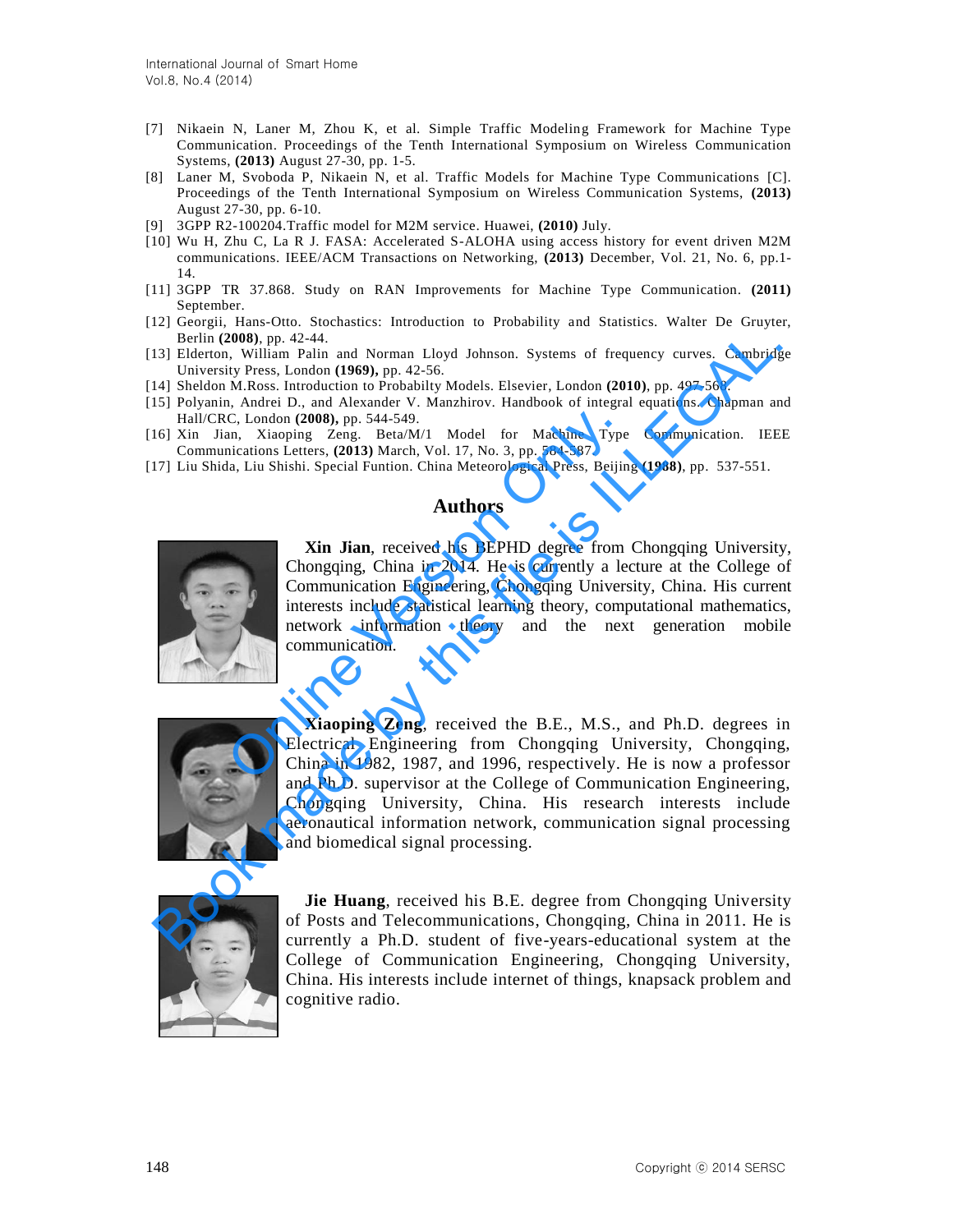

**Yunjian Jia**, received his B.E. degree from Nankai University, China, and his M.S. and Ph.D. degrees from Osaka University, Japan, in 1999, 2003 and 2006, respectively. From 2006 to 2012, he engaged in research and development on wireless networks at Central Research Laboratory, Hitachi, Ltd., and contributed to LTE/LTE-Advanced standardization in 3GPP. He is now a professor at the College of Communication Engineering, Chongqing University, China. His major research interests include multiple antenna technologies, radio access networks, resource management and coordinated operation in wireless networks. Dr. Jia is a member of IEEE and IEICE.



**Yu Zhou**, received his B.E. degree from Chongqing University, Chongqing, China in 2013. He is a master student at the College of Communication Engineering, Chongqing University, China. His interests include internet of thing and wireless communication systems such as LTE and LTE-Advanced. Communication Engineering, Chongqing Uniterests include internet of thing and wir systems such as LTE and LTE-Advanced. **Tu Zhou**, received his B.E. degree from Chongqing University<br>Chongqing, China in 2013. He is a master student at the College of<br>interests include internet of thing and wireless communication<br>systems such as LTE and LTE-Ad